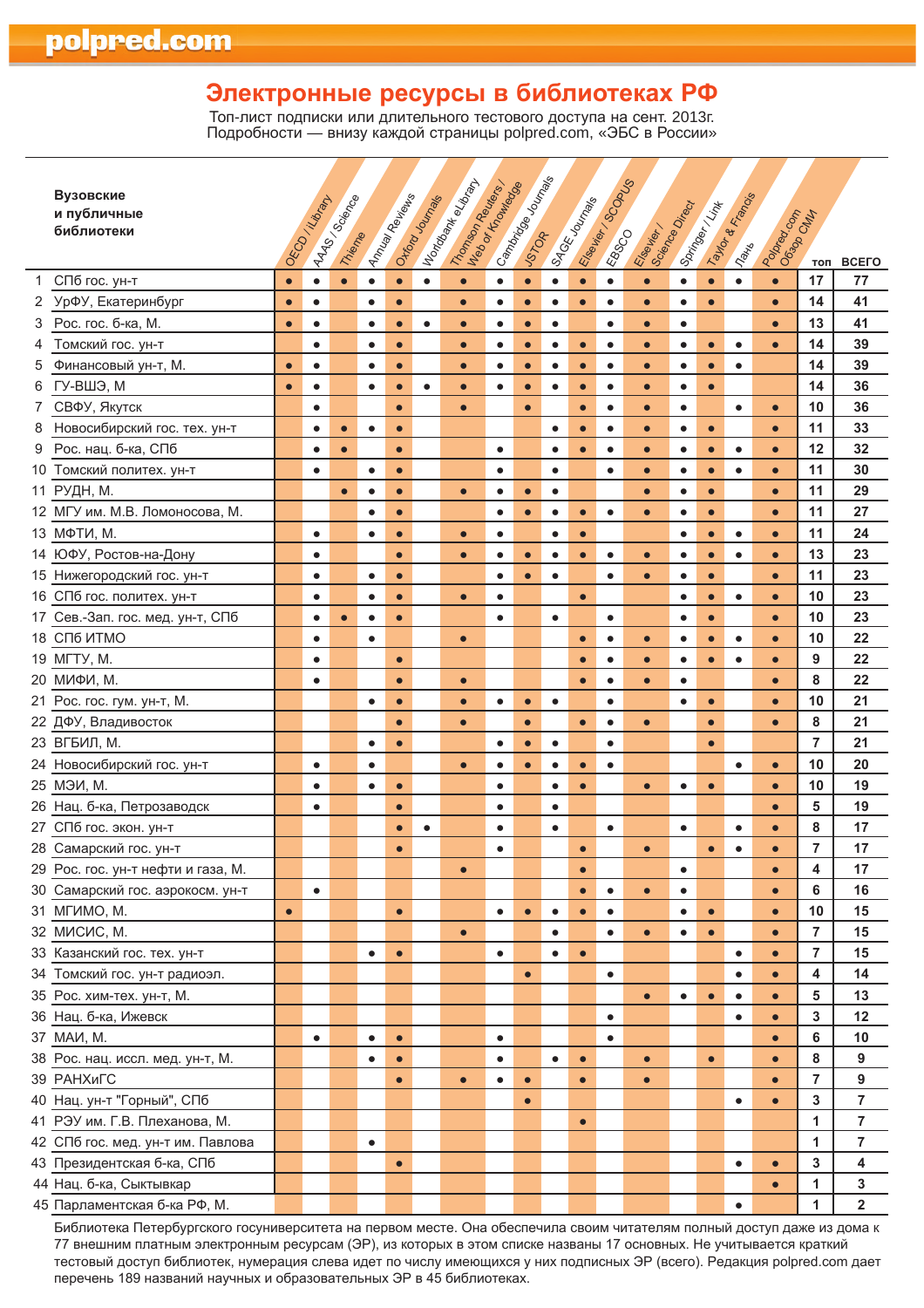#### **Алфавитный перечень 189 внешних платных электронных ресурсов**

В скобках — цифра подписок или длительных тестовых доступов в 45 вузовских и публичных библиотеках РФ в сент. 2013

AAAS/Science (23) ACM DL LIBRARY (6) AEA Journals (1) American Chemical Society Journals (20) American Institute of Physics/Scitation (13) American Institute of Physics Journals (6) American Journal of Botany (1) American Mathematical Society/MathSciNet (10) American Mathematical Society Journals (4) American Physical Society Journals (16) American Psychological Association/PsycARTICLES (2) American Society for Microbiology Journals (4) Annual Reviews (23) arXiv.org (1) Beck — Beck-online Die DatenBank (1) Beilstein Journal of Organic Chemistry (1) Bibliophika (2) BioMed Central (2) Bloomberg Terminal (1) book.ru (3) Brepolis (1) Brill Primary Sources (1) Britannica (1) Britannica Image Quest (1) Bureau van Dijk Electronic Publishing (1) Cambridge Books Online (2) Cambridge Journals (27) CEBAM Digital Library for Health (1) Columbia International Affairs Online (1) Commentationes Mathematicae Universitatis Carolinae (1) Computer Physics Communications Library (2) Consilium Medicum (1) DigiZeitschriften (2) Dow Jones/Factiva (2) East View (20) eBook collection Oxford Russia Fund (1) Ebrary Academic Complete (5) EBSCO (27) EBSCO/GreenFILE (1) eLIBRARY. RU (36) Elsevier/Health (1) Elsevier/Reaxys (2) Elsevier/Science Direct (25) Elsevier/Scirus (1) Elsevier/SciTopics (1) Elsevier/SCOPUS (26) Emerald (6) Emerald/eBook Series (1) Emerald/Engineering (2) Emerald Management Plus (3) Euromonitor International/Passport GMID (2) European Mathematical Information Service (1) European Patent Office/Espacenet (1) First Independent Rating Agency (1) Gale/InfoTrac General Onefile (2) GALE CENGAGE Learning (1) Germanische Altertumskunde Online (1) Hand Press Book (1) Handbooks/Бизнес-энциклопедии (1) HeinOnline (1) Henry Stewart Talks Online Collections/The Biomedical & Life Sciences Collection (1) HEPSEU (2) History Online and History Study Center (1) Hydrocarbon Processing (1)

IEEE Xplore Digital Library (5) IHS Jane»s Defense & Security Intelligence & Analysis (1) IMF eLibrary (2) Informa Healthcare (1) Institute of Mathematics of the Polish Academy of Sciences (1) InTech. Open science / Open mind (1) International Association for Energy Economics (1) International Journal of Developmental Biology (1) IOP/Science (24) IOP Publishing (1) IPRbooks (2) IQlib (6) Journal of Sedimentary Research (1) JoVE (5) JSTOR (19) JSTOR/Plant Science (1) L»Annee philologique (1) Lexis Nexis (3) Library. PressDisplay (3) Metapress (2) Michigan Mathematical Journal (1) MyAthens (1) Nature Publishing Group (25) New Palgrave Dictionary of Economics Online (1) OECD/iLibrary (6) Oil & Gas Journal (1) OnePetro (1) Optical Society of America/Optics InfoBase (10) Oxford Art Online (2) Oxford Digital Reference Shelf (2) Oxford Handbooks Series (1) Oxford Journals (32) Oxford Language Dictionary Online (1) Oxford Music Online (1) Patrologia Latina (1) Pediatric Neurology Briefs (3) Petroleum Economist (1) Platinum Metals Review (1) PNAS (1) Polpred.com Обзор СМИ (39) Project Euclid (1) Project MUSE (2) ProQuest (13) ProQuest/Arts & Humanities Full Text (1) ProQuest/Literature Online (2) ProQuest/Religion (1) ProQuest/Safari Books Online (2) ProQuest/Social Science Journals (1) Psychoanalytic Review (1) PsyJournals.ru (2) Public Library of Science (1) Public. Ru (4) PubMed Central (1) Questel Orbit (11) Questia (1) Rhinology Journal (1) Royal Society of Chemistry Publishing (15) SAGE Journals (25) SAO/NASA Astrophysics Data System (1) SciFinder (4) SPIE Digital Library (9) Springer/Images (1) Springer/Link (28) Swets Wise (2)

Taylor and Francis (26) The Acta Sanctorum Database (1) The Carl Beck Papers (1) The New England Journal of Medicine (1) The Royal Society Online Journals (4) Thieme (5) Thomson Reuters/InCites (1) Torrossa (1) Ulrich»s Periodical Directory (2) University of Chicago Press Journals (1) USPTO/Patent Full-Text Database (4) Web of Knowledge (19) Westlaw (1) Wiley Online Library (19) Wolters Kluwer Heath/Ovid (3) World Business Law (1) World Scientific (7) Worldbank eLibrary (4) Zentralblatt MATH (3) Znanium.com (6) Zotero (1) Айбукс (3) Альпина Паблишер (3) Антиплагиат (2) АРБИКОН (7) База данных Статкомитета СНГ (1) Банки данных Спецсвязи ФСО России (1) БиблиоРоссика (3) Библиотека ДВГМУ (1) Библиотека диссертаций РГБ (17) Библиотех. Издательство КДУ (1) ВИНИТИ (12) ГАРАНТ (2) Гребенников (11) ИНИОН РАН (2) Интегрум (3) Информио (3) ИТАР-ТАСС (1) КиберЛенинка (1) КнигаФонд (2) Кодекс (2) Консультант врача (2) Консультант студента (5) КонсультантПлюс (5) Лань (21) ЛитРес (2) Медиа Сфера (1) Национальная электронная библиотека (1) НЭИКОН/Архив научных журналов (10) НЭЛБУК (1) Рубрикон (2) РУКОНТ (2) Система Профессионального Анализа Рынка и Компаний (1) СоюзПравоИнформ (1) СоюзПравоИнформ / Законодательство стран СНГ (2) Университетская библиотека ONLINE (7) Университетская информационная система (15) Успехи химии (2) Фонд полнотекстовых электронных документов ЦНСХБ (1) Электронная библиотека РФФИ (1) Электронный фонд РНБ (1) *Подробнее — внизу каждой страницы polpred.com, «ЭБС в России»*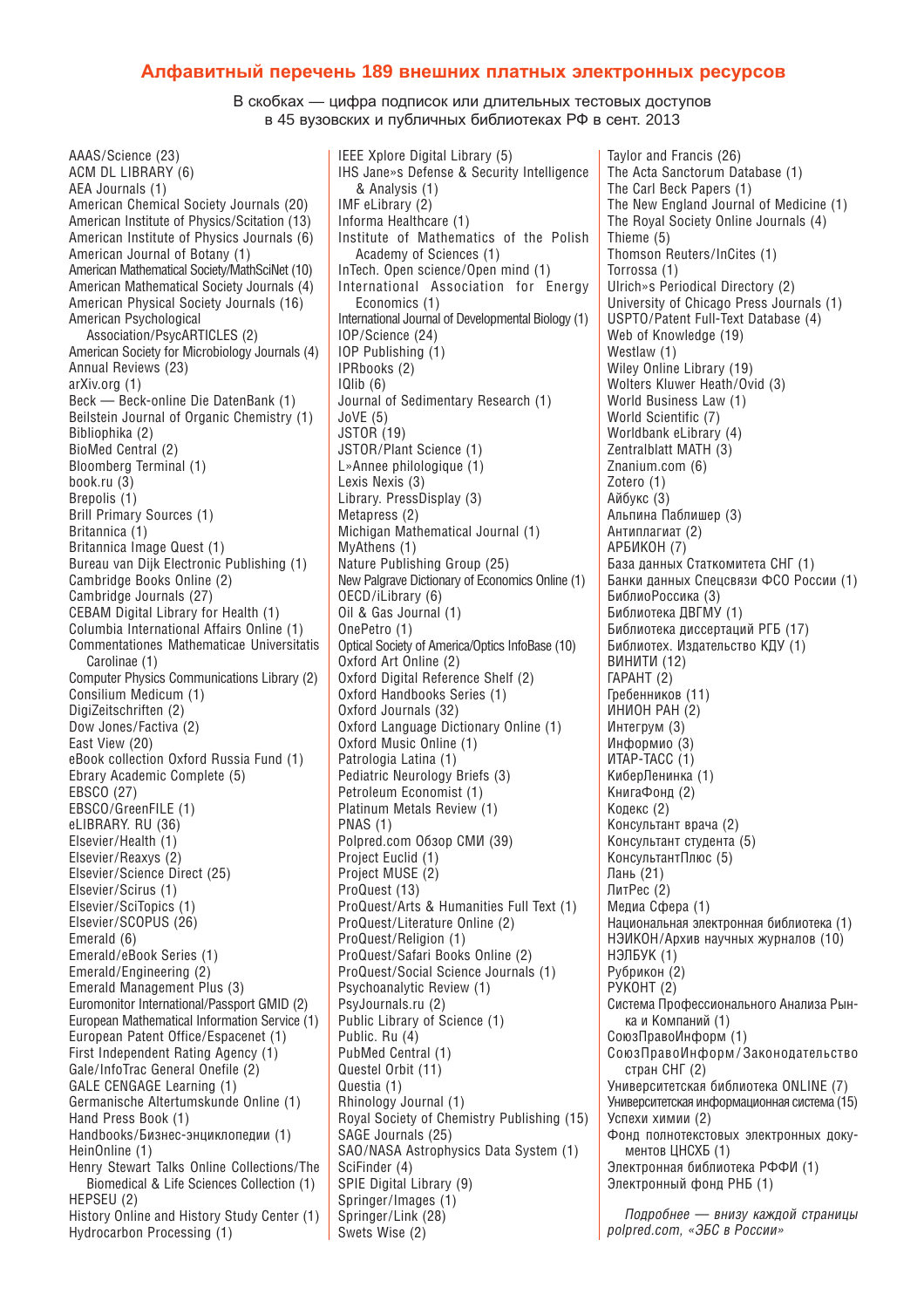## **Частотный перечень внешних ЭР в 45 библиотеках России, сент. 2013**

Polpred.com Обзор СМИ (39) eLIBRARY. RU (36) Oxford Journals (32) Springer/Link (28) Cambridge Journals (27) EBSCO (27) Elsevier/SCOPUS (26) Taylor and Francis (26) Elsevier/Science Direct (25) Nature Publishing Group (25) SAGE Journals (25) IOP/Science (24) AAAS/Science (23) Annual Reviews (23) Лань (21) American Chemical Society Journals (20) East View (20) JSTOR (19) Web of Knowledge (19) Wiley Online Library (19) Библиотека диссертаций РГБ (17) American Physical Society Journals (16) Royal Society of Chemistry Publishing (15) Университетская информационная система (15) American Institute of Physics/Scitation (13) ProQuest (13) ВИНИТИ (12) Questel Orbit (11) Гребенников (11) American Mathematical Society / MathSciNet (10) Optical Society of America/Optics InfoBase (10) НЭИКОН/Архив научных журналов (10) SPIE Digital Library (9) World Scientific (7) АРБИКОН (7) Университетская библиотека ONLINE (7) ACM DL LIBRARY (6) American Institute of Physics Journals (6) Emerald (6) IQlib (6) OECD/iLibrary (6) Znanium.com (6) Ebrary Academic Complete (5) IEEE Xplore Digital Library (5) JoVE (5) Thieme (5) Консультант студента (5) КонсультантПлюс (5) American Mathematical Society Journals (4) American Society for Microbiology Journals (4) Public. Ru (4) SciFinder (4) The Royal Society Online Journals (4) USPTO/Patent Full-Text Database (4) Worldbank eLibrary (4) book.ru (3) Emerald Management Plus (3) Lexis Nexis (3) Library. PressDisplay (3) Pediatric Neurology Briefs (3) Wolters Kluwer Heath/Ovid (3) Zentralblatt MATH (3) Айбукс (3) Альпина Паблишер (3) БиблиоРоссика (3) Интегрум (3) Информио (3)

American Psychological Association/PsycARTICLES (2) Bibliophika (2) BioMed Central (2) Cambridge Books Online (2) Computer Physics Communications Program Library (2) DigiZeitschriften (2) Dow Jones/Factiva (2) Elsevier/Reaxys (2) Emerald/Engineering (2) Euromonitor International/Passport GMID (2) Gale/InfoTrac General Onefile (2) HEPSEU (2) IMF eLibrary (2) IPRbooks (2) Metapress (2) Oxford Art Online (2) Oxford Digital Reference Shelf (2) Project MUSE (2) ProQuest/Literature Online (2) ProQuest/Safari Books Online (2) PsyJournals.ru (2) Swets Wise (2) Ulrich»s Periodical Directory (2) Антиплагиат (2) ГАРАНТ (2) ИНИОН РАН (2) КнигаФонд (2) Кодекс (2) Консультант врача (2) ЛитРес (2) Рубрикон (2) РУКОНТ (2) СоюзПравоИнформ/Законодательство стран СНГ (2) Успехи химии (2) AEA Journals (1) American Journal of Botany (1) arXiv.org (1) Beck — Beck-online Die DatenBank (1) Beilstein Journal of Organic Chemistry (1) Bloomberg Terminal (1) Brepolis (1) Brill Primary Sources (1) Britannica (1) Britannica Image Quest (1) Bureau van Dijk Electronic Publishing (1) CEBAM Digital Library for Health (1) Columbia International Affairs Online (1) Commentationes Mathematicae Universitatis Carolinae (1) Consilium Medicum (1) eBook collection Oxford Russia Fund (1) EBSCO/GreenFILE (1) Elsevier/Health (1) Elsevier/Scirus (1) Elsevier/SciTopics (1) Emerald/eBook Series (1) European Mathematical Information Service (1) European Patent Office/Espacenet (1) First Independent Rating Agency (1) GALE CENGAGE Learning (1) Germanische Altertumskunde Online (1) Hand Press Book (1) Handbooks/Бизнес-энциклопедии (1) HeinOnline (1) Henry Stewart Talks Online Collections/The Biomedical & Life Sciences Collection (1)

History Online and History Study Center (1) Hydrocarbon Processing (1) IHS Jane»s Defense & Security Intelligence & Analysis (1) Informa Healthcare (1) Institute of Mathematics of the Polish Academy of Sciences (1) InTech. Open science/Open mind (1) International Association for Energy Economics (1) International Journal of Developmental Biology (1) IOP Publishing (1) Journal of Sedimentary Research (1) JSTOR/Plant Science (1) L»Annee philologique (1) Michigan Mathematical Journal (1) MyAthens (1) New Palgrave Dictionary of Economics Online (1) Oil & Gas Journal (1) OnePetro (1) Oxford Handbooks Series (1) Oxford Language Dictionary Online (1) Oxford Music Online (1) Patrologia Latina (1) Petroleum Economist (1) Platinum Metals Review (1) PNAS (1) Project Euclid (1) ProQuest/Arts & Humanities Full Text (1) ProQuest/Religion (1) ProQuest/Social Science Journals (1) Psychoanalytic Review (1) Public Library of Science (1) PubMed Central (1) Questia (1) Rhinology Journal (1) SAO/NASA Astrophysics Data System (1) Springer/Images (1) The Acta Sanctorum Database (1) The Carl Beck Papers (1) The New England Journal of Medicine (1) Thomson Reuters/InCites (1) Torrossa (1) University of Chicago Press Journals (1) Westlaw (1) World Business Law (1) Zotero (1) База данных Статкомитета СНГ (1) Банки данных Спецсвязи ФСО России (1) Библиотека ДВГМУ (1) Библиотех. Издательство КДУ (1) ИТАР-ТАСС (1) КиберЛенинка (1) Медиа Сфера (1) Национальная электронная библиотека (1) НЭЛБУК (1) Система Профессионального Анализа Рынка и Компаний (1) СоюзПравоИнформ (1) Фонд полнотекстовых электронных документов ЦНСХБ (1) Электронная библиотека РФФИ (1) Электронный фонд РНБ (1)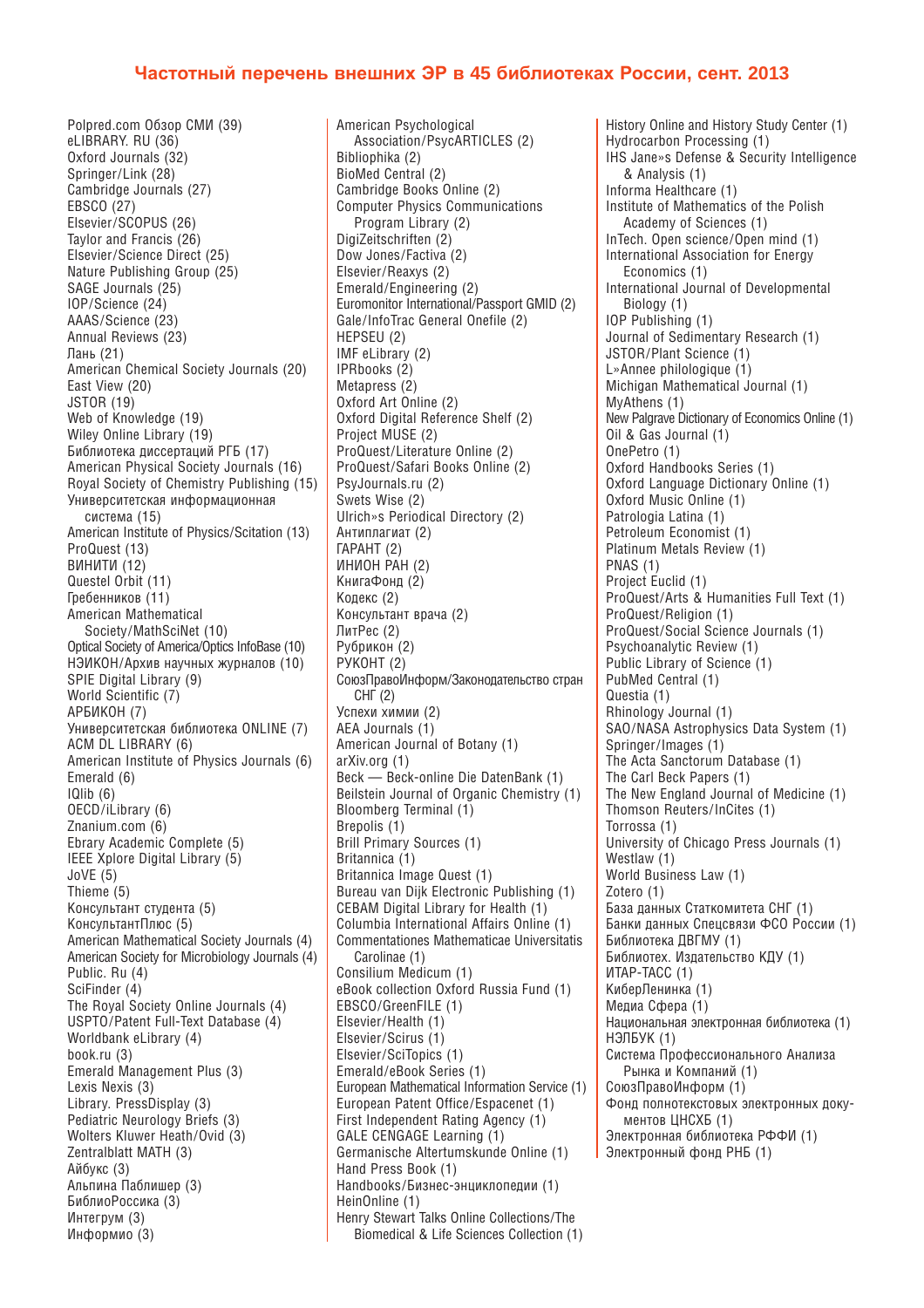## **Ранжир 189 названий внешних платных электронных ресурсов в 45 библиотеках РФ, по частоте присутствия (в скобках), на сент. 2013г.**

- **Polpred.com Обзор СМИ (39)** ДФУ, Владив. Казанский гос. тех. ун-т • МАИ, М. • МГИМО, М. • МГТУ, М. • МГУ им. М. В. Ломоносова, М. • МИСИС, М. • МИФИ, М. • МФТИ, М. • МЭИ, М. • Нац. б-ка, Ижевск • Нац. б-ка, Петрозаводск • Нац. б-ка, Сыктывкар • Нац. мин.-сырьевой ун-т «Горный», СПб • Нижегородский гос. ун-т • Новосиб. гос. тех. ун-т • Новосиб. гос. ун-т • Президентская б-ка, СПб • РАНХиГС • Рос. гос. б-ка, М. • Рос. гос. гум. ун-т, М. • Рос. гос. ун-т нефти и газа, М. • Рос. нац. б-ка, СПб • Рос. нац. иссл. мед. ун-т, М. • Рос. химтех. ун-т, М. • РУДН, М. • Самар. гос. аэрокосм. ун-т • Самар. гос. ун-т • СВФУ, Якутск • Сев.-Зап. гос. мед. ун-т, СПб • СПб гос. политех. ун-т • СПб гос. ун-т • СПб гос. экон. ун-т • СПб ИТМО • Томский гос. ун-т • Томский гос. ун-т радиоэл. • Томский политех. ун-т • УрФУ, Екат. • ЮФУ, Р.-на-Д.
- **eLIBRARY. RU (36)** ГУ-ВШЭ, М. ДФУ, Владив. Казанский гос. тех. ун-т • МАИ, М. • МГТУ, М. • МГУ им. М. В. Ломоносова, М. • МИСИС, М. • МИФИ, М. • МФТИ, М. • МЭИ, М. • Нац. б-ка, Ижевск • Нац. б-ка, Петрозаводск • Нац. мин.-сырьевой ун-т «Горный», СПб • Нижегородский гос. ун-т • Новосиб. гос. тех. ун-т • Новосиб. гос. ун-т • Рос. гос. б-ка, М. • Рос. гос. гум. ун-т, М. • Рос. гос. ун-т нефти и газа, М. • Рос. нац. б-ка, СПб • Рос. хим-тех. ун-т, М. • РЭУ им. Г. В. Плеханова, М. • Самар. гос. аэрокосм. ун-т • Самар. гос. ун-т • СВФУ, Якутск • Сев.-Зап. гос. мед. ун-т, СПб • СПб гос. мед. ун-т им. И. П. Павлова • СПб гос. ун-т • СПб гос. экон. ун-т • СПб ИТМО • Томский гос. ун-т • Томский гос. ун-т радиоэл. • Томский политех. ун-т • УрФУ, Екат. • Фин. ун-т, М. • ЮФУ, Р.-на-Д.
- **Oxford Journals (32)** ВГБИЛ., М. ГУ-ВШЭ, М. ДФУ, Владив. Казанский гос. тех. ун-т • МАИ, М. • МГИМО, М. • МГТУ, М. • МГУ им. М. В. Ломоносова, М. • МИФИ, М. • МФТИ, М. • МЭИ, М. • Нац. б-ка, Петрозаводск • Нижегородский гос. ун-т • Новосиб. гос. тех. ун-т • Президентская б-ка, СПб • РАНХиГС • Рос. гос. б-ка, М. • Рос. гос. гум. ун-т, М. • Рос. нац. б-ка, СПб • Рос. нац. иссл. мед. ун-т, М. • РУДН, М. • Самар. гос. ун-т • СВФУ, Якутск • Сев.-Зап. гос. мед. ун-т, СПб • СПб гос. политех. ун-т • СПб гос. ун-т • СПб гос. экон. ун-т • Томский гос. ун-т • Томский политех. ун-т • УрФУ, Екат. • Фин. ун-т, М. • ЮФУ, Р.-на-Д.
- Springer/Link (28) ГУ-ВШЭ, М. МГИМО, М. МГТУ, М. МГУ им. М. В. Ломоносова, М. • МИСИС, М. • МИФИ, М. • МФТИ, М. • МЭИ, М. • Нижегородский гос. ун-т • Новосиб. гос. тех. ун-т • Рос. гос. б-ка, М. • Рос. гос. гум. ун-т, М. • Рос. гос. ун-т нефти и газа, М. • Рос. нац. б-ка, СПб • Рос. хим-тех. ун-т, М. • РУДН, М. • Самар. гос. аэрокосм. ун-т • СВФУ, Якутск • Сев.-Зап. гос. мед. ун-т, СПб • СПб гос. политех. ун-т • СПб гос. ун-т • СПб гос. экон. ун-т • СПб ИТМО • Томский гос. ун-т • Томский политех. ун-т • УрФУ, Екат. • Фин. ун-т, М. • ЮФУ, Р.-на-Д.
- **Cambridge Journals (27)** ВГБИЛ., М. ГУ-ВШЭ, М. Казанский гос. тех. ун-т • МАИ, М. • МГИМО, М. • МГУ им. М. В. Ломоносова, М. • МФТИ, М. • МЭИ, М. • Нац. б-ка, Петрозаводск • Нижегородский гос. ун-т • Новосиб. гос. ун-т • РАНХиГС • Рос. гос. б-ка, М. • Рос. гос. гум. ун-т, М. • Рос. нац. б-ка, СПб • Рос. нац. иссл. мед. ун-т, М. • РУДН, М. • Самар. гос. ун-т • Сев.-Зап. гос. мед. ун-т, СПб • СПб гос. политех. ун-т • СПб гос. ун-т • СПб гос. экон. ун-т • Томский гос. ун-т • Томский политех. ун-т • УрФУ, Екат. • Фин. ун-т, М. • ЮФУ, Р.-на-Д.
- **EBSCO (27)** ВГБИЛ., М. ГУ-ВШЭ, М. ДФУ, Владив. МАИ, М. • МГИМО, М. • МГТУ, М. • МГУ им. М. В. Ломоносова, М. • МИСИС, М. • МИФИ, М. • Нац. б-ка, Ижевск • Нижегородский гос. ун-т • Новосиб. гос. тех. ун-т • Новосиб. гос. ун-т • Рос. гос. б-ка, М. • Рос. гос. гум. ун-т, М. • Рос. нац. б-ка, СПб • Самар. гос. аэрокосм. ун-т • СВФУ, Якутск • Сев.-Зап. гос. мед. ун-т, СПб • СПб гос. ун-т • СПб гос. экон. ун-т • СПб ИТМО • Томский гос. ун-т • Томский политех. ун-т • УрФУ, Екат. • Фин. ун-т, М. • ЮФУ, Р.-на-Д.
- **Elsevier / SCOPUS (26)** ГУ-ВШЭ, М. ДФУ, Владив. Казанский гос. тех. ун-т • МГИМО, М. • МГТУ, М. • МГУ им. М. В. Ломоносова, М. • МИФИ, М. • МФТИ, М. • МЭИ, М. • Новосиб. гос. тех. ун-т • Новосиб. гос. ун-т • РАНХиГС • Рос. гос. ун-т нефти и газа, М. • Рос. нац. б-ка, СПб • Рос. нац. иссл. мед. ун-т, М. • РЭУ им. Г. В. Плеханова, М. • Самар. гос. аэрокосм. ун-т • Самар. гос. ун-т • СВФУ, Якутск • СПб гос. политех. ун-т •

СПб гос. ун-т • СПб ИТМО • Томский гос. ун-т • УрФУ, Екат. • Фин. ун-т, М. • ЮФУ, Р.-на-Д.

- **Taylor and Francis (26)** ВГБИЛ., М. ГУ-ВШЭ, М. ДФУ, Владив. МГИМО, М. • МГТУ, М. • МГУ им. М. В. Ломоносова, М. • МИСИС, М. • МФТИ, М. • МЭИ, М. • Нижегородский гос. ун-т • Новосиб. гос. тех. ун-т • Рос. гос. гум. ун-т, М. • Рос. нац. б-ка, СПб • Рос. нац. иссл. мед. ун-т, М. • Рос. хим-тех. ун-т, М. • РУДН, М. • Самар. гос. ун-т • Сев.-Зап. гос. мед. ун-т, СПб • СПб гос. политех. ун-т • СПб гос. ун-т • СПб ИТМО • Томский гос. ун-т • Томский политех. ун-т • УрФУ, Екат. • Фин. ун-т, М. • ЮФУ, Р.-на-Д.
- Elsevier/Science Direct (25) ГУ-ВШЭ, М. ДФУ, Владив. МГТУ, М. • МГУ им. М. В. Ломоносова, М. • МИСИС, М. • МИФИ, М. • МЭИ, М. • Нижегородский гос. ун-т • Новосиб. гос. тех. ун-т • РАНХиГС • Рос. гос. б-ка, М. • Рос. нац. б-ка, СПб • Рос. нац. иссл. мед. ун-т, М. • Рос. хим-тех. ун-т, М. • РУДН, М. • Самар. гос. аэрокосм. ун-т • Самар. гос. ун-т • СВФУ, Якутск • СПб гос. ун-т • СПб ИТМО • Томский гос. ун-т • Томский политех. ун-т • УрФУ, Екат. • Фин. ун-т, М. • ЮФУ, Р.-на-Д.
- **Nature Publishing Group (25)** ГУ-ВШЭ, М. Казанский гос. тех. ун-т • МГТУ, М. • МИСИС, М. • МИФИ, М. • МФТИ, М. • МЭИ, М. • Нац. б-ка, Петрозаводск • Нижегородский гос. ун-т • Новосиб. гос. тех. ун-т • Рос. гос. б-ка, М. • Рос. нац. б-ка, СПб • Рос. химтех. ун-т, М. • РУДН, М. • Самар. гос. аэрокосм. ун-т • СВФУ, Якутск • Сев.-Зап. гос. мед. ун-т, СПб • СПб гос. политех. ун-т • СПб гос. ун-т • СПб ИТМО • Томский гос. ун-т • Томский политех. ун-т • УрФУ, Екат. • Фин. ун-т, М. • ЮФУ, Р.-на-Д.
- **SAGE Journals (25)** ВГБИЛ., М. ГУ-ВШЭ, М. Казанский гос. тех. ун-т • МГИМО, М. • МГУ им. М. В. Ломоносова, М. • МИСИС, М. • МФТИ, М. • МЭИ, М. • Нац. б-ка, Петрозаводск • Нижегородский гос. ун-т • Новосиб. гос. тех. ун-т • Новосиб. гос. ун-т • Рос. гос. б-ка, М. • Рос. гос. гум. ун-т, М. • Рос. нац. б-ка, СПб • Рос. нац. иссл. мед. ун-т, М. • РУДН, М. • Сев.-Зап. гос. мед. ун-т, СПб • СПб гос. ун-т • СПб гос. экон. ун-т • Томский гос. ун-т • Томский политех. ун-т • УрФУ, Екат. • Фин. ун-т, М. • ЮФУ, Р.-на-Д.
- **IOP/Science (24)** ГУ-ВШЭ, М. ДФУ, Владив. Казанский гос. тех. ун-т • МАИ, М. • МГТУ, М. • МГУ им. М. В. Ломоносова, М. • МИФИ, М. • МЭИ, М. • Нижегородский гос. ун-т • Новосиб. гос. тех. ун-т • Новосиб. гос. ун-т • Рос. гос. б-ка, М. • Рос. гос. гум. ун-т, М. • Рос. нац. б-ка, СПб • РУДН, М. • Самар. гос. аэрокосм. ун-т • СПб гос. политех. ун-т • СПб гос. ун-т • СПб ИТМО • Томский гос. ун-т • Томский гос. ун-т радиоэл. • Томский политех. ун-т • УрФУ, Екат. • Фин. ун-т, М.
- **AAAS / Science (23)** ГУ-ВШЭ, М. МАИ, М. МГТУ, М. МИФИ, М. • МФТИ, М. • МЭИ, М. • Нац. б-ка, Петрозаводск • Нижегородский гос. ун-т • Новосиб. гос. тех. ун-т • Новосиб. гос. ун-т • Рос. гос. б-ка, М. • Рос. нац. б-ка, СПб • Самар. гос. аэрокосм. ун-т • СВФУ, Якутск • Сев.-Зап. гос. мед. ун-т, СПб • СПб гос. политех. ун-т • СПб гос. ун-т • СПб ИТМО • Томский гос. ун-т • Томский политех. ун-т • УрФУ, Екат. • Фин. ун-т, М. • ЮФУ, Р.-на-Д.
- **Annual Reviews (23)** ВГБИЛ., М. ГУ-ВШЭ, М. Казанский гос. тех. ун-т • МАИ, М. • МГУ им. М. В. Ломоносова, М. • МФТИ, М. • МЭИ, М. • Нижегородский гос. ун-т • Новосиб. гос. тех. ун-т • Новосиб. гос. ун-т • Рос. гос. б-ка, М. • Рос. гос. гум. ун-т, М. • Рос. нац. иссл. мед. ун-т, М. • РУДН, М. • Сев.-Зап. гос. мед. ун-т, СПб • СПб гос. мед. ун-т им. И. П. Павлова • СПб гос. политех. ун-т • СПб гос. ун-т • СПб ИТМО • Томский гос. ун-т • Томский политех. ун-т • УрФУ, Екат. • Фин. ун-т, М.
- **Лань (21)** Казанский гос. тех. ун-т МГТУ, М. МФТИ, М. Нац. б-ка, Ижевск • Нац. мин.-сырьевой ун-т «Горный», СПб • Новосиб. гос. ун-т • Парламентская б-ка РФ, М. • Президентская б-ка, СПб • Рос. нац. б-ка, СПб • Рос. хим-тех. ун-т, М. • Самар. гос. ун-т • СВФУ, Якутск • СПб гос. политех. ун-т • СПб гос. ун-т • СПб гос. экон. ун-т • СПб ИТМО • Томский гос. ун-т • Томский гос. ун-т радиоэл. • Томский политех. ун-т • Фин. ун-т, М. • ЮФУ, Р.-на-Д.
- **American Chemical Society Journals (20)** ДФУ, Владив. Казанский гос. тех. ун-т • МГТУ, М. • МГУ им. М. В. Ломоносова, М. • МИФИ, М. • МФТИ, М. • МЭИ, М. • Нижегородский гос. ун-т • Рос. гос. б-ка, М. • Рос. нац. б-ка, СПб • Рос. хим-тех. ун-т, М. • РУДН, М. • Самар. гос. аэрокосм. ун-т • СПб гос. политех. ун-т • СПб гос. ун-т • СПб ИТМО • Томский гос. ун-т • Томский политех. ун-т • УрФУ, Екат. • ЮФУ, Р.-на-Д.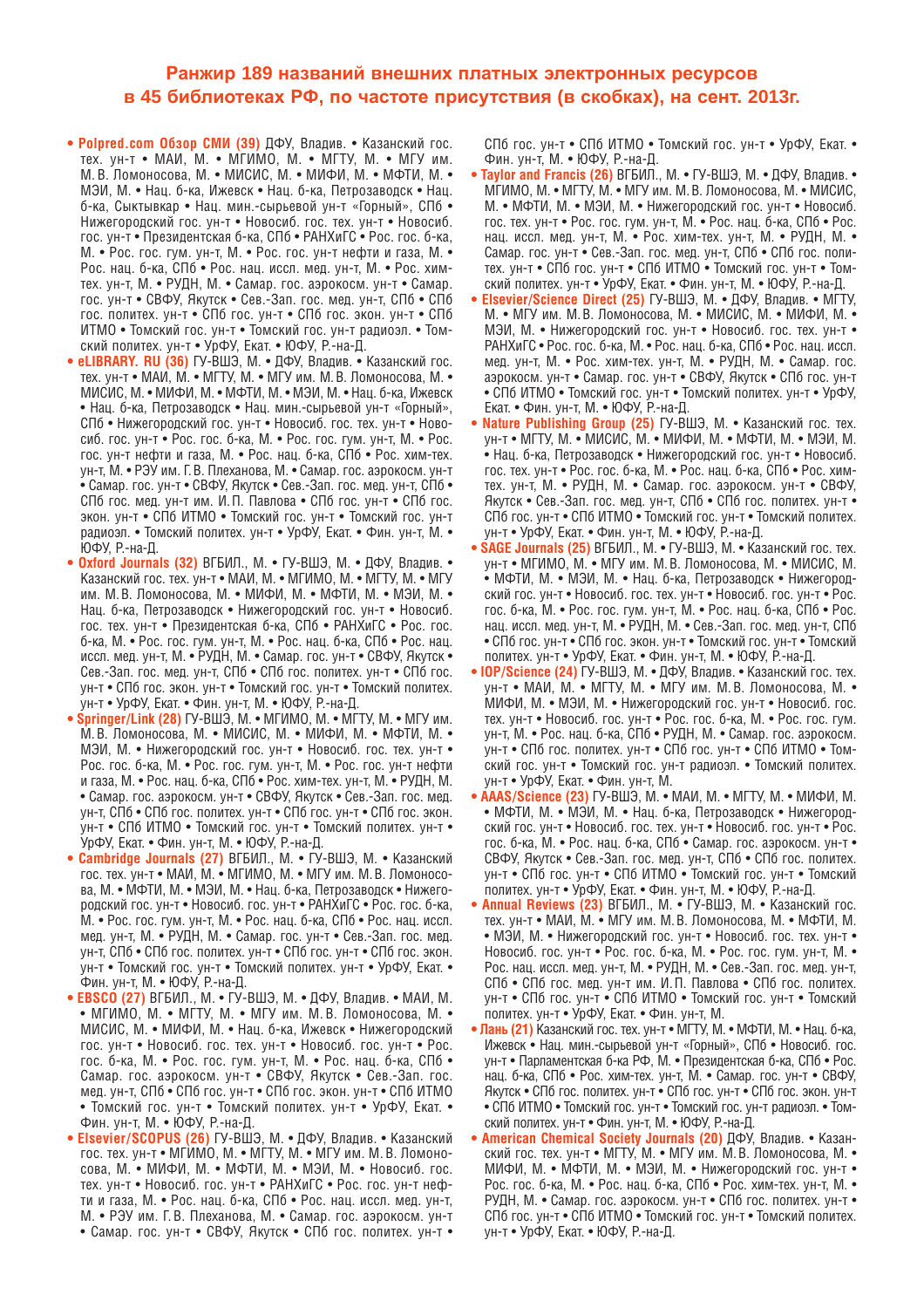- **East View (20)** ВГБИЛ., М. ГУ-ВШЭ, М. ДФУ, Владив. МИФИ, М. • Нац. б-ка, Ижевск • Нац. б-ка, Петрозаводск • Нижегородский гос. ун-т • Новосиб. гос. ун-т • Рос. гос. б-ка, М. • Рос. гос. гум. ун-т, М. • Рос. нац. б-ка, СПб • РУДН, М. • Самар. гос. аэрокосм. ун-т • СВФУ, Якутск • Сев.-Зап. гос. мед. ун-т, СПб • СПб гос. ун-т • СПб гос. экон. ун-т • Томский гос. ун-т • УрФУ, Екат. • ЮФУ, Р.-на-Д.
- **JSTOR (19)** ВГБИЛ., М. ГУ-ВШЭ, М. ДФУ, Владив. МГИМО, М. • МГУ им. М. В. Ломоносова, М. • Нац. мин.-сырьевой ун-т «Горный», СПб • Нижегородский гос. ун-т • Новосиб. гос. ун-т • РАН-ХиГС • Рос. гос. б-ка, М. • Рос. гос. гум. ун-т, М. • РУДН, М. • СВФУ, Якутск • СПб гос. ун-т • Томский гос. ун-т • Томский гос. ун-т радиоэл. • УрФУ, Екат. • Фин. ун-т, М. • ЮФУ, Р.-на-Д.
- **Web of Knowledge (19)** ГУ-ВШЭ, М. ДФУ, Владив. МИСИС, М. МИФИ, М. • МФТИ, М. • Новосиб. гос. ун-т • РАНХиГС • Рос. гос. б-ка, М. • Рос. гос. гум. ун-т, М. • Рос. гос. ун-т нефти и газа, М. • РУДН, М. • СВФУ, Якутск • СПб гос. политех. ун-т • СПб гос. ун-т • СПб ИТМО • Томский гос. ун-т • УрФУ, Екат. • Фин. ун-т, М. • ЮФУ, Р.-на-Д.
- **Wiley Online Library (19)** ГУ-ВШЭ, М. МГИМО, М. МГТУ, М. МГУ им. М. В. Ломоносова, М. • МИФИ, М. • МФТИ, М. • Новосиб. гос. тех. ун-т • Новосиб. гос. ун-т • Рос. гос. б-ка, М. • Рос. нац. б-ка, СПб • Рос. нац. иссл. мед. ун-т, М. • Рос. хим-тех. ун-т, М. • СВФУ, Якутск • СПб гос. политех. ун-т • СПб гос. ун-т • Томский гос. ун-т • Томский политех. ун-т • УрФУ, Екат. • ЮФУ, Р.-на-Д.
- **Библиотека диссертаций РГБ (17)** ДФУ, Владив. МИСИС, М. Нац. б-ка, Ижевск • Нац. б-ка, Петрозаводск • Нац. б-ка, Сыктывкар • Новосиб. гос. тех. ун-т • Новосиб. гос. ун-т • Рос. нац. б-ка, СПб • Рос. хим-тех. ун-т, М. • РУДН, М. • Самар. гос. аэрокосм. ун-т • Самар. гос. ун-т • СВФУ, Якутск • Сев.-Зап. гос. мед. ун-т, СПб • Томский гос. ун-т • УрФУ, Екат. • Фин. ун-т, М.
- **American Physical Society Journals (16)** МГТУ, М. МГУ им. М. В. Ломоносова, М. • МИФИ, М. • МФТИ, М. • МЭИ, М. • Нижегородский гос. ун-т • Новосиб. гос. тех. ун-т • Рос. гос. б-ка, М. • СВФУ, Якутск • СПб гос. политех. ун-т • СПб гос. ун-т • СПб ИТМО • Томский гос. ун-т • Томский политех. ун-т • УрФУ, Екат. • ЮФУ, Р.-на-Д.
- **Royal Society of Chemistry Publishing (15)** МИФИ, М. МФТИ, М. • Нижегородский гос. ун-т • Новосиб. гос. тех. ун-т • Рос. гос. б-ка, М. • Рос. гос. ун-т нефти и газа, М. • Рос. хим-тех. ун-т, М. • РУДН, М. • СВФУ, Якутск • СПб гос. ун-т • СПб ИТМО • Томский гос. ун-т • Томский политех. ун-т • УрФУ, Екат. • ЮФУ, Р.-на-Д.
- **Университетская информационная система (15**) ДФУ, Владив. Нац. б-ка, Петрозаводск • Нац. мин.-сырьевой ун-т «Горный», СПб • Нижегородский гос. ун-т • Новосиб. гос. тех. ун-т • Рос. гос. б-ка, М. • Рос. гос. гум. ун-т, М. • Рос. нац. б-ка, СПб • Самар. гос. ун-т • СПб гос. политех. ун-т • СПб гос. экон. ун-т • Томский гос. ун-т • Томский гос. ун-т радиоэл. • Томский политех. ун-т • Фин. ун-т, М.
- **American Institute of Physics / Scitation (13)** ДФУ, Владив. МГУ им. М. В. Ломоносова, М. • МФТИ, М. • Нижегородский гос. ун-т • Рос. хим-тех. ун-т, М. • Самар. гос. ун-т • СВФУ, Якутск • СПб гос. политех. ун-т • СПб гос. ун-т • СПб ИТМО • Томский гос. ун-т • Томский политех. ун-т • ЮФУ, Р.-на-Д.
- **ProQuest (13)** ВГБИЛ., М. ГУ-ВШЭ, М. ДФУ, Владив. Рос. гос. б-ка, М. • Рос. гос. гум. ун-т, М. • Самар. гос. аэрокосм. ун-т • СВФУ, Якутск • Сев.-Зап. гос. мед. ун-т, СПб • СПб гос. ун-т • СПб ИТМО • Томский политех. ун-т • УрФУ, Екат. • Фин. ун-т, М.
- **ВИНИТИ (12)** МГТУ, М. МИСИС, М. Нац. мин.-сырьевой ун-т «Горный», СПб • Новосиб. гос. тех. ун-т • Рос. гос. б-ка, М. • Рос. нац. б-ка, СПб • Самар. гос. аэрокосм. ун-т • Самар. гос. ун-т • СВФУ, Якутск • СПб гос. политех. ун-т • Томский гос. ун-т • Томский политех. ун-т
- **Questel Orbit (11)** МГТУ, М. МГУ им. М. В. Ломоносова, М. МФТИ, М. • Новосиб. гос. тех. ун-т • Рос. нац. б-ка, СПб • СПб гос. политех. ун-т • СПб гос. ун-т • СПб ИТМО • Томский гос. ун-т • УрФУ, Екат. • ЮФУ, Р.-на-Д.
- **Гребенников (11)** ГУ-ВШЭ, М. Нац. б-ка, Ижевск Рос. гос. ун-т нефти и газа, М. • Рос. нац. б-ка, СПб • РУДН, М. • РЭУ им. Г. В. Плеханова, М. • СВФУ, Якутск • СПб гос. экон. ун-т • Томский гос. ун-т • Томский политех. ун-т • Фин. ун-т, М.
- **American Mathematical Society / MathSciNet (10)** ГУ-ВШЭ, М. МИФИ, М. • МФТИ, М. • Новосиб. гос. тех. ун-т • Рос. гос. б-ка, М. • СПб гос. ун-т • СПб ИТМО • Томский гос. ун-т • Томский политех. ун-т • УрФУ, Екат.
- Optical Society of America/Optics InfoBase (10) MFTY, M. MFY им. М. В. Ломоносова, М. • МИФИ, М. • МФТИ, М. • Нижегородский гос. ун-т • Новосиб. гос. тех. ун-т • Самар. гос. аэрокосм. ун-т • СПб гос. политех. ун-т • СПб гос. ун-т • УрФУ, Екат.
- **НЭИКОН/Архив научных журналов (10)** Казанский гос. тех. ун-т • МИСИС, М. • МФТИ, М. • МЭИ, М. • Рос. гос. гум. ун-т, М. • Рос. нац. б-ка, СПб • Рос. хим-тех. ун-т, М. • СВФУ, Якутск • СПб гос. экон. ун-т • Томский гос. ун-т радиоэл.
- **SPIE Digital Library (9)** ДФУ, Владив. МГТУ, М. МГУ им. М. В. Ломоносова, М. • Нижегородский гос. ун-т • Рос. гос. б-ка, М. • СПб гос. политех. ун-т • СПб гос. ун-т • СПб ИТМО • Томский политех. ун-т
- **World Scientific (7)** МИФИ, М. МЭИ, М. Новосиб. гос. тех. ун-т • Президентская б-ка, СПб • Рос. гос. б-ка, М. • Рос. нац. б-ка, СПб • СПб гос. ун-т
- **АРБИКОН (7)** МИСИС, М. Нац. б-ка, Ижевск Новосиб. гос. тех. ун-т • Рос. гос. б-ка, М. • Рос. гос. гум. ун-т, М. • Рос. нац. б-ка, СПб • Томский политех. ун-т
- **Университетская библиотека ONLINE (7)** ДФУ, Владив. МГИМО, М. • Новосиб. гос. ун-т • РАНХиГС • Рос. гос. б-ка, М. • СВФУ, Якутск • Томский гос. ун-т радиоэл.
- **ACM DL LIBRARY (6)** ГУ-ВШЭ, М. РУДН, М. СПб гос. ун-т СПб ИТМО • Томский политех. ун-т • УрФУ, Екат.
- American Institute of Physics Journals (6) ГУ-ВШЭ, М. МГТУ, М. • МИСИС, М. • МИФИ, М. • МЭИ, М. • Рос. гос. б-ка, М.
- **Emerald (6)** ГУ-ВШЭ, М. МГИМО, М. Нижегородский гос. ун-т • РЭУ им. Г. В. Плеханова, М. • СПб гос. экон. ун-т • Фин. ун-т, М.
- **IQlib (6)** МАИ, М. МИСИС, М. МИФИ, М. Нац. мин.-сырьевой ун-т «Горный», СПб • Рос. гос. ун-т нефти и газа, М. • Томский гос. ун-т радиоэл.
- **ОЕСD/iLibrary (6)** ГУ-ВШЭ, М. МГИМО, М. Рос. гос. б-ка, М. СПб гос. ун-т • УрФУ, Екат. • Фин. ун-т, М.
- Znanium.com **(6)** МАИ, М. Нац. б-ка, Петрозаводск РЭУ им. Г. В. Плеханова, М. СПб гос. экон. ун-т Томский гос. ун-т радиоэл. • Фин. ун-т, М.
- **Ebrary Academic Complete (5)** ГУ-ВШЭ, М. Рос. гос. б-ка, М. СВФУ, Якутск • СПб гос. ун-т • Фин. ун-т, М.
- **IEEE Xplore Digital Library (5)** МГТУ, М. МИФИ, М. Новосиб. гос. тех. ун-т • РУДН, М. • Томский политех. ун-т
- **JoVE (5)** МФТИ, М. МЭИ, М. Новосиб. гос. тех. ун-т Новосиб. гос. ун-т • Рос. нац. б-ка, СПб
- **Thieme (5)** Новосиб. гос. тех. ун-т Рос. нац. б-ка, СПб РУДН, М. • Сев.-Зап. гос. мед. ун-т, СПб • СПб гос. ун-т
- **Консультант студента (5)** Нац. б-ка, Петрозаводск Новосиб. гос. ун-т • СВФУ, Якутск • Сев.-Зап. гос. мед. ун-т, СПб • СПб гос. ун-т
- **КонсультантПлюс (5)** ВГБИЛ., М. Нац. б-ка, Ижевск СВФУ, Якутск • Томский гос. ун-т радиоэл. • Фин. ун-т, М.
- **American Mathematical Society Journals (4)** МГУ им. М. В. Ломоносова, М. • Рос. гос. б-ка, М. • СВФУ, Якутск • Томский гос. ун-т
- **American Society for Microbiology Journals (4)** Новосиб. гос. тех. ун-т • Рос. гос. б-ка, М. • РУДН, М. • СПб гос. ун-т
- **Public. Ru (4)** ГУ-ВШЭ, М. Нац. б-ка, Петрозаводск Томский гос. ун-т радиоэл. • Фин. ун-т, М.
- **SciFinder (4)** МГУ им. М. В. Ломоносова, М. Новосиб. гос. ун-т • СПб гос. ун-т • УрФУ, Екат.
- **The Royal Society Online Journals (4)** МГУ им. М. В. Ломоносова, М. • Новосиб. гос. тех. ун-т • Рос. гос. б-ка, М. • СПб гос. политех. ун-т
- **USPTO/Patent Full-Text Database (4)** Рос. гос. б-ка, М. СПб гос. ун-т • Томский гос. ун-т • Томский гос. ун-т радиоэл.
- **Worldbank eLibrary (4)** ГУ-ВШЭ, М. Рос. гос. б-ка, М. СПб гос. ун-т • СПб гос. экон. ун-т
- book.ru **(3)** РЭУ им. Г. В. Плеханова, М. Самар. гос. ун-т Фин. ун-т, М.
- **Emerald Management Plus (3)** Рос. гос. б-ка, М. СПб гос. ун-т УрФУ, Екат.
- **Lexis Nexis (3)** МГИМО, М. РУДН, М. СПб гос. ун-т
- **Library. PressDisplay (3)** ГУ-ВШЭ, М. РУДН, М. Фин. ун-т, М. **• Pediatric Neurology Briefs (3)** Нац. б-ка, Петрозаводск • Рос. гос.
- гум. ун-т, М. Сев.-Зап. гос. мед. ун-т, СПб • Wolters Kluwer Heath/Ovid (3) МГИМО, М. • Рос. нац. б-ка, СПб • СПб гос. ун-т
- **Zentralblatt MATH (3)** Новосиб. гос. тех. ун-т Рос. гос. ун-т нефти и газа, М. • ЮФУ, Р.-на-Д.
- **Айбукс (3)** СПб гос. политех. ун-т СПб гос. ун-т СПб гос. экон. ун-т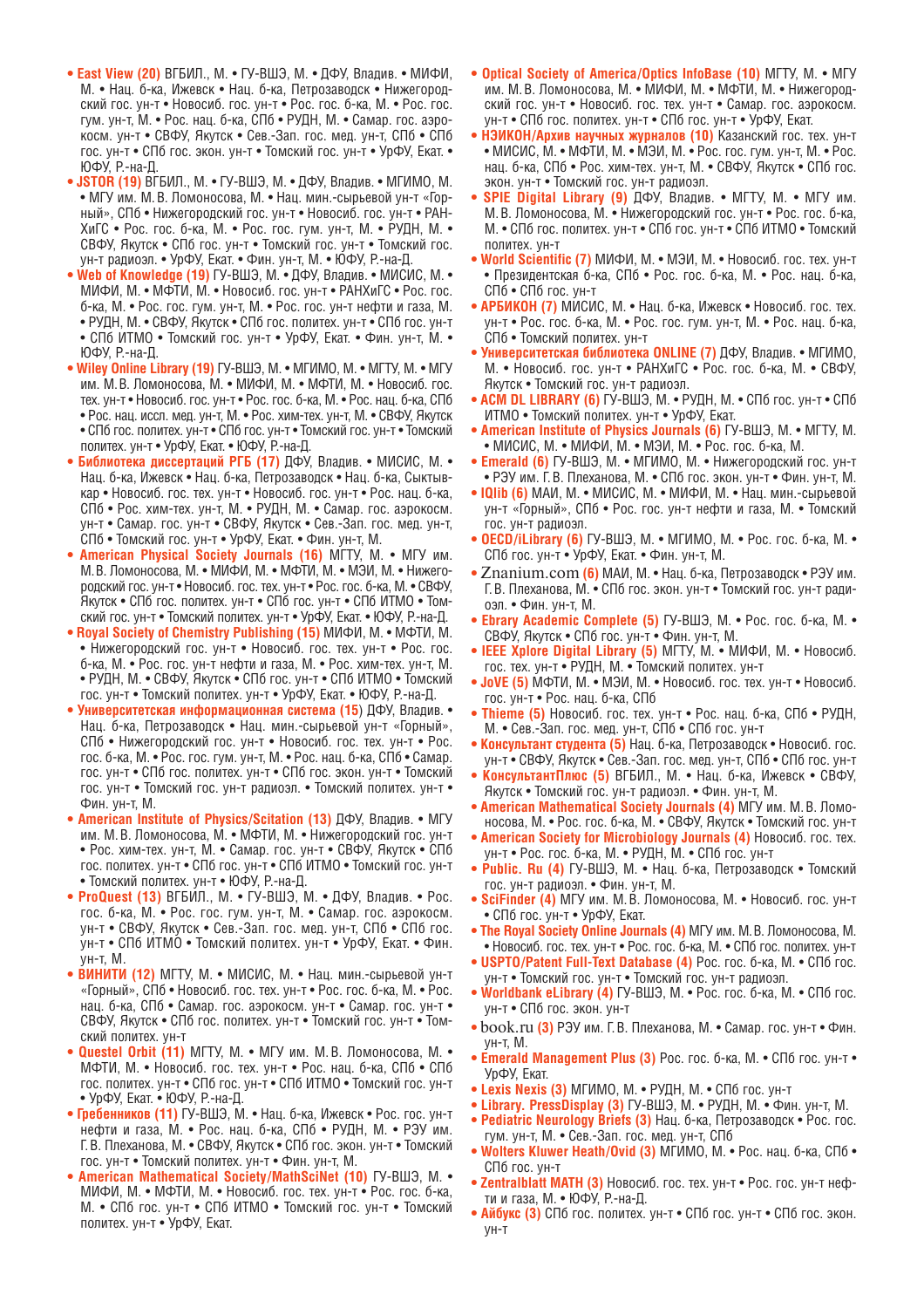- **Альпина Паблишер (3)** Нац. б-ка, Петрозаводск СВФУ, Якутск Фин. ун-т, М.
- **БиблиоРоссика (3)** Нац. б-ка, Петрозаводск Новосиб. гос. ун-т Самар. гос. ун-т
- **Интегрум (3)** ВГБИЛ., М. ГУ-ВШЭ, М. ДФУ, Владив.
- **Информио (3)** Казанский гос. тех. ун-т Новосиб. гос. тех. ун-т СВФУ, Якутск
- **American Psychological Association / PsycARTICLES (2)** ГУ-ВШЭ, М. • Рос. гос. гум. ун-т, М.
- **Bibliophika (2)** Рос. гос. ун-т нефти и газа, М. Самар. гос. ун-т
- **BioMed Central (2)** МГУ им. М. В. Ломоносова, М. СПб гос. ун-т
- **Cambridge Books Online (2)** РУДН, М. СПб гос. ун-т
- **Computer Physics Communications Program Library (2)** СПб гос. ун-т • Томский гос. ун-т
- **DigiZeitschriften (2)** ГУ-ВШЭ, М. СПб гос. ун-т
- Dow Jones/Factiva (2) ГУ-ВШЭ, М. Фин. ун-т, М.
- **Elsevier / Reaxys (2)** СПб гос. ун-т УрФУ, Екат.
- **Emerald/Engineering (2)** Самар. гос. аэрокосм. ун-т УрФУ, Екат.
- Euromonitor International/Passport GMID (2) СПб гос. ун-т Фин. ун-т, М.
- **Gale / InfoTrac General Onefile (2)** ГУ-ВШЭ, М. СПб гос. ун-т
- **HEPSEU (2)** Сев.-Зап. гос. мед. ун-т, СПб УрФУ, Екат.
- **IMF eLibrary (2)** ГУ-ВШЭ, М. Фин. ун-т, М.
- **IPRbooks (2)** Рос. гос. ун-т нефти и газа, М. СВФУ, Якутск
- **Metapress (2)** МГУ им. М. В. Ломоносова, М. Новосиб. гос. тех. ун-т
- **Oxford Art Online (2)** ВГБИЛ., М. СПб гос. ун-т
- **Oxford Digital Reference Shelf (2) СПб гос**. ун-т УрФУ, Екат.
- **Project MUSE (2)** ГУ-ВШЭ, М. МГУ им. М. В. Ломоносова, М.
- ProQuest/Literature Online (2) ВГБИЛ., М. СПб гос. ун-т
- ProQuest/Safari Books Online (2) РЭУ им. Г.В. Плеханова, М. Томский политех. ун-т
- PsyJournals.ru **(2)** РУДН, М. СВФУ, Якутск  **Swets Wise (2)** РУДН, М. Самар. гос. ун-т
- 
- **Ulrich»s Periodical Directory (2)** Рос. гос. б-ка, М. Рос. нац. б-ка, СПб
- **Антиплагиат (2)** СВФУ, Якутск УрФУ, Екат.
- **ГАРАНТ (2)** ВГБИЛ., М. Фин. ун-т, М.
- **ИНИОН РАН (2)** ДФУ, Владив. Нац. б-ка, Петрозаводск
- **КнигаФонд (2)** Рос. гос. б-ка, М. СВФУ, Якутск
- **Кодекс (2)** ВГБИЛ., М. Нац. б-ка, Ижевск
- **Консультант врача (2)** СВФУ, Якутск Сев.-Зап. гос. мед. ун-т, СПб
- **ЛитРес (2)** Нац. б-ка, Петрозаводск Парламентская б-ка РФ, М.
- **Рубрикон (2)** МГТУ, М. СПб гос. ун-т
- **РУКОНТ (2)** Казанский гос. тех. ун-т Нац. б-ка, Сыктывкар
- **СоюзПравоИнформ / Законодательство стран СНГ (2)** РАНХиГС Фин. ун-т, М.
- **Успехи химии (2)** Рос. гос. б-ка, М. Самар. гос. ун-т
- **AEA Journals (1)** ГУ-ВШЭ, М.
- **American Journal of Botany (1)** Томский гос. ун-т
- arXiv.org **(1)** СПб гос. ун-т
- **Beck Beck-online Die DatenBank (1)** СПб гос. ун-т
- **Beilstein Journal of Organic Chemistry (1)** Томский гос. ун-т
- **Bloomberg Terminal (1)** Фин. ун-т, М.
- **Brepolis (1)** Рос. гос. гум. ун-т, М.
- **Brill Primary Sources (1)** Рос. нац. б-ка, СПб
- **Britannica (1)** СПб гос. ун-т
- **Britannica Image Quest (1)** СПб гос. ун-т
- **Bureau van Dijk Electronic Publishing (1)** Фин. ун-т, М.
- **CEBAM Digital Library for Health (1)** Сев.-Зап. гос. мед. ун-т, СПб
- **Columbia International Affairs Online (1)** РУДН, М.
- **Commentationes Mathematicae Universitatis Carolinae (1)**  Томский гос. ун-т
- **Consilium Medicum (1)** СПб гос. мед. ун-т им. И. П. Павлова
- **eBook collection Oxford Russia Fund (1)** УрФУ, Екат.
- **EBSCO / GreenFILE (1)** Томский гос. ун-т радиоэл.
- **Elsevier / Health (1)** СПб гос. мед. ун-т им. И. П. Павлова
- Elsevier/Scirus (1) СПб гос. ун-т
- **Elsevier/SciTopics (1)** СПб гос. ун-т
- **Emerald / eBook Series (1)** УрФУ, Екат.
- **European Mathematical Information Service (1)** СПб гос. ун-т
- **European Patent Office / Espacenet (1)** Томский гос. ун-т радиоэл.
- **First Independent Rating Agency (1)** УрФУ, Екат.
- **GALE CENGAGE Learning (1)** ВГБИЛ., М.
- **Germanische Altertumskunde Online (1)** СПб гос. ун-т
- Hand Press Book (1) Томский гос. ун-т
- **Handbooks/Бизнес-энциклопедии (1)** Томский политех. ун-т • HeinOnline (1) СПб гос. ун-т
- **Henry Stewart Talks Online Collections / The Biomedical & Life Sciences Collection (1)** Сев.-Зап. гос. мед. ун-т, СПб
- **History Online and History Study Center (1)** СПб гос. ун-т
- **Hydrocarbon Processing (1)** Рос. гос. ун-т нефти и газа, М.
- **IHS Jane»s Defense & Security Intelligence & Analysis (1)** Рос. нац. б-ка, СПб
	- **Informa Healthcare (1)** Рос. нац. б-ка, СПб
- **Institute of Mathematics of the Polish Academy of Sciences (1)**  Томский гос. ун-т
- **InTech. Open science / Open mind (1)** СПб гос. мед. ун-т им. И. П. Павлова
- **International Association for Energy Economics (1)** Рос. гос. ун-т нефти и газа, М.
- **International Journal of Developmental Biology (1)** СПб гос. ун-т
- **IOP Publishing (1)** МФТИ, М.
- **Journal of Sedimentary Research (1)** Рос. гос. ун-т нефти и газа, М.
- **JSTOR/Plant Science (1)** СПб гос. ун-т
- **L»Annee philologique (1)** Рос. гос. гум. ун-т, М.
- **Michigan Mathematical Journal (1)** Томский гос. ун-т
- **MyAthens (1)** УрФУ, Екат.
- **New Palgrave Dictionary of Economics Online (1)** СПб гос. ун-т
- **Oil & Gas Journal (1)** Рос. гос. ун-т нефти и газа, М.
- **OnePetro (1)** Рос. гос. ун-т нефти и газа, М.
- **Oxford Handbooks Series (1)** СПб гос. ун-т
- **Oxford Language Dictionary Online (1)** СПб гос. ун-т
- **Oxford Music Online (1)** СПб гос. ун-т
- **Patrologia Latina (1)** ВГБИЛ., М.
- **Petroleum Economist (1)** Рос. гос. ун-т нефти и газа, М.
- **Platinum Metals Review (1)** Казанский гос. тех. ун-т
- **PNAS (1)** Новосиб. гос. тех. ун-т
- Project Euclid (1) Томский гос. ун-т
- **ProQuest/Arts & Humanities Full Text (1) СПб гос. ун-т**
- ProQuest/Religion (1) СПб гос. ун-т
- ProQuest/Social Science Journals (1) СПб гос. ун-т
- **Psychoanalytic Review (1)** УрФУ, Екат.
- **Public Library of Science (1)** СПб гос. ун-т

**• The Acta Sanctorum Database (1)** ВГБИЛ., М.

**• Thomson Reuters / InCites (1)** СПб гос. ун-т

**• World Business Law (1)** Фин. ун-т, М.

**• University of Chicago Press Journals (1)** РУДН, М.

**• База данных Статкомитета СНГ (1)** Рос. гос. б-ка, М. **• Банки данных Спецсвязи ФСО России (1)** Нац. б-ка, Ижевск **• Библиотека ДВГМУ (1)** СПб гос. мед. ун-т им. И. П. Павлова **• Библиотех. Издательство КДУ (1)** Нац. б-ка, Петрозаводск

**• Национальная электронная библиотека (1)** Рос. гос. б-ка, М.

**• Система Профессионального Анализа Рынка и Компаний (1)** 

**• Фонд полнотекстовых электронных документов ЦНСХБ (1)** 

**• Электронная библиотека РФФИ (1)** ДФУ, Владив. **• Электронный фонд РНБ (1)** Сев.-Зап. гос. мед. ун-т, СПб

**• The Carl Beck Papers (1)** МГУ им. М. В. Ломоносова, М. **• The New England Journal of Medicine (1)** СПб гос. мед. ун-т им.

- **PubMed Central (1)** СПб гос. ун-т
- **Questia (1)** Фин. ун-т, М.

И. П. Павлова

**• Torrossa (1)** ВГБИЛ., М.

**• Westlaw (1)** ВГБИЛ., М.

• Zotero (1) УрФУ, Екат.

**• ИТАР-ТАСС (1)** СВФУ, Якутск **• КиберЛенинка (1)** СПб гос. экон. ун-т **• Медиа Сфера (1)** Сев.-Зап. гос. мед. ун-т, СПб

**• НЭЛБУК (1)** СВФУ, Якутск

**• СоюзПравоИнформ (1)** ВГБИЛ., М.

Фин. ун-т, М.

Нац. б-ка, Ижевск

**• Rhinology Journal (1)** РУДН, М. **• SAO / NASA Astrophysics Data System (1)** СПб гос. ун-т

• Springer/Images (1) СПб гос. ун-т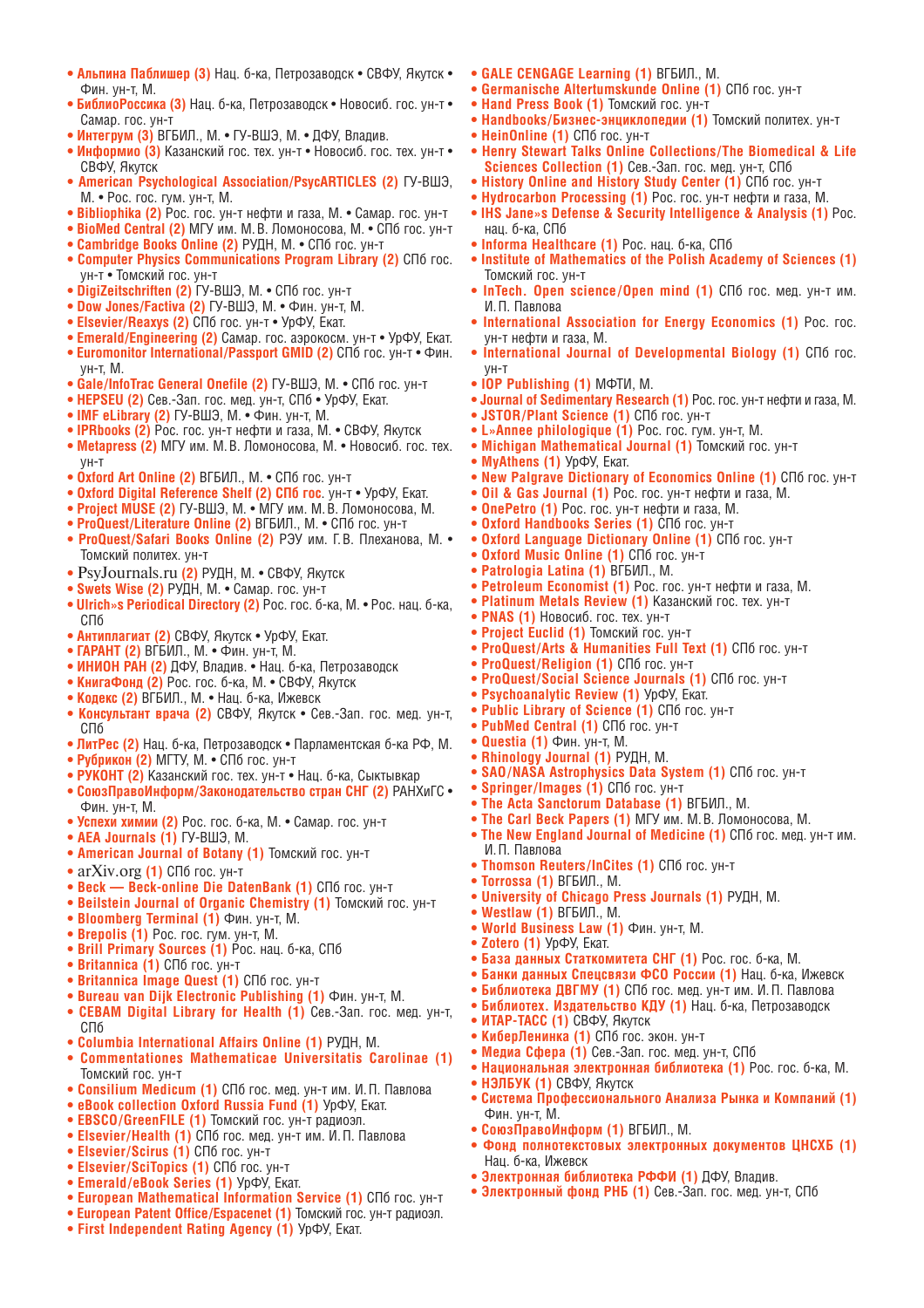### **Внешние платные электронные ресурсы в 45 библиотеках России, в виде подписок и длительных тестовых доступов на сент. 2013г.**

**1. СПб гос. ун-т.** AAAS/Science • Annual Reviews • Cambridge Journals • EBSCO • Elsevier/Science Direct • Elsevier/SCOPUS • JSTOR • OECD/iLibrary • Oxford Journals • Polpred.com Oбзор СМИ • SAGE Journals • Springer / Link • Taylor and Francis • Thieme • Web of Knowledge • Worldbank eLibrary • Лань • ACM DL LIBRARY • American Chemical Society Journals • American Institute of Physics / Scitation • American Mathematical Society / MathSciNet • American Physical Society Journals • American Society for Microbiology Journals • arXiv.org • Beck — Beck-online Die DatenBank • BioMed Central • Britannica • Britannica Image Quest • Cambridge Books Online • Computer Physics Communications Program Library • DigiZeitschriften • East View • Ebrary Academic Complete • eLIBRARY. RU • Elsevier/Reaxys • Elsevier/Scirus • Elsevier / SciTopics • Emerald Management Plus • Euromonitor International / Passport GMID • European Mathematical Information Service • Gale / InfoTrac General Onefile • Germanische Altertumskunde Online • HeinOnline • History Online and History Study Center • International Journal of Developmental Biology • IOP / Science • JSTOR / Plant Science • Lexis Nexis • Nature Publishing Group • New Palgrave Dictionary of Economics Online • Optical Society of America/Optics InfoBase • Oxford Art Online • Oxford Digital Reference Shelf • Oxford Handbooks Series • Oxford Language Dictionary Online • Oxford Music Online • ProQuest • ProQuest/Arts & Humanities Full Text • ProQuest/Literature Online • ProQuest/Religion • ProQuest/Social Science Journals • Public Library of Science • PubMed Central • Questel Orbit • Royal Society of Chemistry Publishing • SAO/NASA Astrophysics Data System • SciFinder • SPIE Digital Library • Springer / Images • Thomson Reuters / InCites • USPTO / Patent Full-Text Database • Wiley Online Library • Wolters Kluwer Heath / Ovid • World Scientific • Айбукс • Консультант студента • Рубрикон

**2. УрФУ, Екат.** AAAS / Science • Annual Reviews • Cambridge Journals • EBSCO • Elsevier/Science Direct • Elsevier/SCOPUS • JSTOR • OECD/iLibrary • Oxford Journals • Polpred.com Oбзор СМИ • SAGE Journals • Springer / Link • Taylor and Francis • Web of Knowledge • ACM DL LIBRARY • American Chemical Society Journals • American Mathematical Society / MathSciNet • American Physical Society Journals • East View • eBook collection Oxford Russia Fund • eLIBRARY. RU • Elsevier/Reaxys • Emerald/eBook Series • Emerald/Engineering • Emerald Management Plus • First Independent Rating Agency • HEPSEU • IOP/Science • MyAthens • Nature Publishing Group • Optical Society of America/Optics InfoBase • Oxford Digital Reference Shelf • ProQuest • Psychoanalytic Review • Questel Orbit • Royal Society of Chemistry Publishing • SciFinder • Wiley Online Library • Zotero • Антиплагиат • Библиотека диссертаций РГБ

**3. Рос. гос. б-ка, М. AAAS/Science • Annual Reviews •** Cambridge Journals • EBSCO • Elsevier/Science Direct • JSTOR • OECD / iLibrary • Oxford Journals • Polpred.com Обзор СМИ • SAGE Journals • Springer/Link • Web of Knowledge • Worldbank eLibrary • American Chemical Society Journals • American Institute of Physics Journals • American Mathematical Society/MathSciNet • American Mathematical Society Journals • American Physical Society Journals • American Society for Microbiology Journals • East View • Ebrary Academic Complete • eLIBRARY. RU • Emerald Management Plus • IOP/Science • Nature Publishing Group • ProQuest • Royal Society of Chemistry Publishing • SPIE Digital Library • The Royal Society Online Journals • Ulrich»s Periodical Directory • USPTO/Patent Full-Text Database • Wiley Online Library • World Scientific • АРБИКОН • База данных Статкомитета СНГ • ВИНИТИ • КнигаФонд • Национальная электронная библиотека • Университетская библиотека ONLINE • Университетская информационная система • Успехи химии

**4. Томский гос. ун-т.** AAAS / Science • Annual Reviews • Cambridge Journals • EBSCO • Elsevier/Science Direct • Elsevier/SCOPUS • JSTOR • Oxford Journals • Polpred.com 0630p СМИ • SAGE Journals • Springer / Link • Taylor and Francis • Web of Knowledge • Лань • American Chemical Society Journals • American Institute of Physics/Scitation • American Journal of Botany • American Mathematical Society / MathSciNet • American Mathematical Society Journals • American Physical Society Journals • Beilstein Journal of Organic Chemistry • Commentationes Mathematicae Universitatis Carolinae • Computer Physics Communications Program Library • East View • eLIBRARY. RU • Hand Press Book • Institute of Mathematics of the Polish Academy of Sciences • IOP / Science • Michigan Mathematical Journal • Nature Publishing Group • Project Euclid • Questel Orbit • Royal Society of Chemistry Publishing • USPTO / Patent Full-Text Database • Wiley Online Library • Библиотека диссертаций РГБ • ВИНИТИ • Гребенников • Университетская информационная система

**5. Фин. ун-т, М.** AAAS / Science • Annual Reviews • Cambridge Journals • EBSCO • Elsevier/Science Direct • Elsevier/SCOPUS • JSTOR • OECD/iLibrary • Oxford Journals • SAGE Journals • Springer/Link • Taylor and Francis • Web of Knowledge • Лань • Bloomberg Terminal • book.ru • Bureau van Dijk Electronic Publishing • Dow Jones/Factiva • Ebrary Academic Complete • eLIBRARY. RU • Emerald • Euromonitor International / Passport GMID • IMF eLibrary • IOP/Science • Library. PressDisplay • Nature Publishing Group • ProQuest • Public. Ru • Questia • World Business Law • Znanium.com • Альпина Паблишер • Библиотека диссертаций РГБ • ГАРАНТ • Гребенников • КонсультантПлюс • Система Профессионального Анализа Рынка и Компаний • СоюзПраво-Информ / Законодательство стран СНГ • Университетская информационная система

**6. ГУ-ВШЭ, М.** AAAS / Science • Annual Reviews • Cambridge Journals • EBSCO • Elsevier/Science Direct • Elsevier/SCOPUS • JSTOR • OECD/iLibrary • Oxford Journals • SAGE Journals • Springer/Link • Taylor and Francis • Web of Knowledge • Worldbank eLibrary • ACM DL LIBRARY • AEA Journals • American Institute of Physics Journals • American Mathematical Society/MathSciNet • American Psychological Association / PsycARTICLES • DigiZeitschriften • Dow Jones/Factiva • East View • Ebrary Academic Complete • eLIBRARY. RU • Emerald • Gale / InfoTrac General Onefile • IMF eLibrary • IOP/Science • Library. PressDisplay • Nature Publishing Group • Project MUSE • ProQuest • Public. Ru • Wiley Online Library • Гребенников • Интегрум

**7. СВФУ, Якутск.** AAAS / Science • EBSCO • Elsevier / Science Direct • Elsevier/SCOPUS • JSTOR • Oxford Journals • Polpred.com Oбзор СМИ • Springer / Link • Web of Knowledge • Лань • American Institute of Physics / Scitation • American Mathematical Society Journals • American Physical Society Journals • East View • Ebrary Academic Complete • eLIBRARY. RU • IPRbooks • Nature Publishing Group • ProQuest • PsyJournals.ru • Royal Society of Chemistry Publishing • Wiley Online Library • Альпина Паблишер • Антиплагиат • Библиотека диссертаций РГБ • ВИНИТИ • Гребенников • Информио • ИТАР-ТАСС • КнигаФонд • Консультант врача • Консультант студента • КонсультантПлюс • НЭИКОН/Архив научных журналов • НЭЛБУК • Университетская библиотека ONLINE

**8. Новосиб. гос. тех. ун-т**. AAAS / Science • Annual Reviews • EBSCO • Elsevier/Science Direct • Elsevier/SCOPUS • Oxford Journals • Polpred.com Обзор СМИ • SAGE Journals • Springer / Link • Taylor and Francis • Thieme • American Mathematical Society/MathSciNet • American Physical Society Journals • American Society for Microbiology Journals • eLIBRARY. RU • IEEE Xplore Digital Library • IOP / Science • JoVE • Metapress • Nature Publishing Group • Optical Society of America/Optics InfoBase • PNAS • Questel Orbit • Royal Society of Chemistry Publishing • The Royal Society Online Journals • Wiley Online Library • World Scientific • Zentralblatt MATH • АРБИКОН • Библиотека диссертаций РГБ • ВИНИТИ • Информио • Университетская информационная система

**9. Рос. нац. б-ка, СПб. AAAS/Science • Cambridge Journals •** EBSCO • Elsevier/Science Direct • Elsevier/SCOPUS • Oxford Journals • Polpred.com Oбзор СМИ • SAGE Journals • Springer/Link • Taylor and Francis • Thieme • Лань • American Chemical Society Journals • Brill Primary Sources • East View • eLIBRARY. RU • IHS Jane»s Defense & Security Intelligence & Analysis • Informa Healthcare • IOP/Science • JoVE • Nature Publishing Group • Questel Orbit • Ulrich»s Periodical Directory • Wiley Online Library • Wolters Kluwer Heath/Ovid • World Scientific • АРБИКОН • Библиотека диссертаций РГБ • ВИНИТИ • Гребенников • НЭИКОН / Архив научных журналов • Университетская информационная система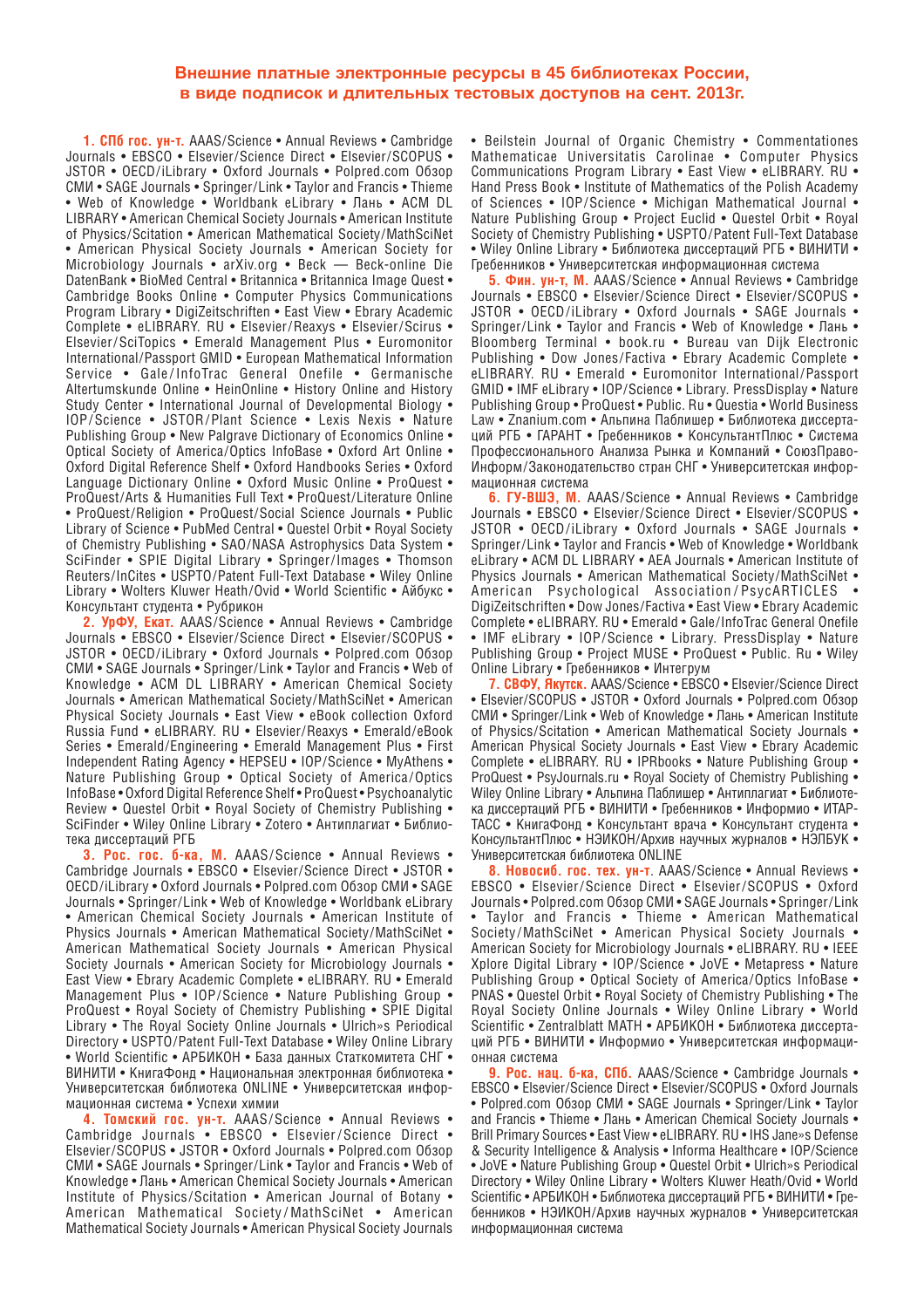10. Томский политех. ун-т. AAAS/Science • Annual Reviews • Cambridge Journals • EBSCO • Elsevier/Science Direct • Oxford Journals • Polpred.com Обзор СМИ • SAGE Journals • Springer / Link • Taylor and Francis • Лань • ACM DL LIBRARY • American Chemical Society Journals • American Institute of Physics/Scitation • American Mathematical Society / MathSciNet • American Physical Society Journals • eLIBRARY. RU • Handbooks/Бизнесэнциклопедии • IEEE Xplore Digital Library • IOP / Science • Nature Publishing Group • ProQuest • ProQuest/Safari Books Online • Royal Society of Chemistry Publishing • SPIE Digital Library • Wiley Online Library • АРБИКОН • ВИНИТИ • Гребенников • Университетская информационная система

**11. РУДН, М.** Annual Reviews • Cambridge Journals • Elsevier/Science Direct • JSTOR • Oxford Journals • Polpred.com Обзор СМИ • SAGE Journals • Springer / Link • Taylor and Francis • Thieme • Web of Knowledge • ACM DL LIBRARY • American Chemical Society Journals • American Society for Microbiology Journals • Cambridge Books Online • Columbia International Affairs Online • East View • IEEE Xplore Digital Library • IOP/Science • Lexis Nexis • Library. PressDisplay • Nature Publishing Group • PsyJournals.ru • Rhinology Journal • Royal Society of Chemistry Publishing • Swets Wise • University of Chicago Press Journals • Библиотека диссертаций РГБ • Гребенников

**12. МГУ им. М. В. Ломоносова, М.** Annual Reviews • Cambridge Journals • EBSCO • Elsevier/Science Direct • Elsevier/SCOPUS • JSTOR • Oxford Journals • Polpred.com 0630p СМИ • SAGE Journals • Springer / Link • Taylor and Francis • American Chemical Society Journals • American Institute of Physics/Scitation • American Mathematical Society Journals • American Physical Society Journals • BioMed Central • eLIBRARY. RU • IOP/Science • Metapress • Optical Society of America/Optics InfoBase • Project MUSE • Questel Orbit • SciFinder • SPIE Digital Library • The Carl Beck Papers • The Royal Society Online Journals • Wiley Online Library

13. МФТИ, М. AAAS/Science • Annual Reviews • Cambridge Journals • Elsevier / SCOPUS • Oxford Journals • Polpred.com Обзор СМИ • SAGE Journals • Springer / Link • Taylor and Francis • Web of Knowledge • Лань • American Chemical Society Journals • American Institute of Physics / Scitation • American Mathematical Society/MathSciNet • American Physical Society Journals • eLIBRARY. RU • IOP Publishing • JoVE • Nature Publishing Group • Optical Society of America / Optics InfoBase • Questel Orbit • Royal Society of Chemistry Publishing • Wiley Online Library • НЭИ-КОН/Архив научных журналов

**14. ЮФУ, Р.-на-Д.** AAAS / Science • Cambridge Journals • EBSCO • Elsevier/Science Direct • Elsevier/SCOPUS • JSTOR • Oxford Journals • Polpred.com Обзор СМИ • SAGE Journals • Springer/Link • Taylor and Francis • Web of Knowledge • Лань • American Chemical Society Journals • American Institute of Physics / Scitation • American Physical Society Journals • East View • eLIBRARY. RU • Nature Publishing Group • Questel Orbit • Royal Society of Chemistry Publishing • Wiley Online Library • Zentralblatt MATH

15. Нижегородский гос. ун-т. AAAS/Science • Annual Reviews • Cambridge Journals • EBSCO • Elsevier/Science Direct • JSTOR • Oxford Journals • Polpred.com Обзор СМИ • SAGE Journals • Springer/Link • Taylor and Francis • American Chemical Society Journals • American Institute of Physics / Scitation • American Physical Society Journals • East View • eLIBRARY. RU • Emerald • IOP/Science • Nature Publishing Group • Optical Society of America/Optics InfoBase • Royal Society of Chemistry Publishing • SPIE Digital Library • Университетская информационная система

**16. Сев.-Зап. гос. мед. ун-т, СПб.** AAAS / Science • Annual Reviews • Cambridge Journals • EBSCO • Oxford Journals • Polpred.com Обзор СМИ • SAGE Journals • Springer / Link • Taylor and Francis • Thieme • CEBAM Digital Library for Health • East View • eLIBRARY. RU • Henry Stewart Talks Online Collections/The Biomedical & Life Sciences Collection • HEPSEU • Nature Publishing Group • Pediatric Neurology Briefs • ProQuest • Библиотека диссертаций РГБ • Консультант врача • Консультант студента • Медиа Сфера • Электронный фонд РНБ

17. СПб гос. политех. ун-т. AAAS/Science • Annual Reviews • Cambridge Journals • Elsevier/SCOPUS • Oxford Journals • Polpred.com Oбзор СМИ • Springer/Link • Taylor and Francis • Web of Knowledge • Лань • American Chemical Society Journals • American Institute of Physics/Scitation • American Physical Society Journals • IOP/Science • Nature Publishing Group • Optical Society of America/Optics InfoBase • Questel Orbit • SPIE Digital Library • The Royal Society Online Journals • Wiley Online Library • Айбукс • ВИНИТИ • Университетская информационная система

18. СПб ИТМО. AAAS/Science • Annual Reviews • EBSCO • Elsevier/Science Direct • Elsevier/SCOPUS • Polpred.com 0630p СМИ • Springer / Link • Taylor and Francis • Web of Knowledge • Лань • ACM DL LIBRARY • American Chemical Society Journals • American Institute of Physics / Scitation • American Mathematical Society/MathSciNet • American Physical Society Journals • eLIBRARY. RU • IOP/Science • Nature Publishing Group • ProQuest • Questel Orbit • Royal Society of Chemistry Publishing • SPIE Digital Library

**19. МГТУ, М. AAAS/Science • EBSCO • Elsevier/Science Direct** • Elsevier/SCOPUS • Oxford Journals • Polpred.com Oбзор СМИ • Springer / Link • Taylor and Francis • Лань • American Chemical Society Journals • American Institute of Physics Journals • American Physical Society Journals • eLIBRARY. RU • IEEE Xplore Digital Library • IOP/Science • Nature Publishing Group • Optical Society of America/Optics InfoBase • Questel Orbit • SPIE Digital Library • Wiley Online Library • ВИНИТИ • Рубрикон

**20. МИФИ, М.** AAAS / Science • EBSCO • Elsevier / Science Direct • Elsevier/SCOPUS • Oxford Journals • Polpred.com 0630p СМИ • Springer / Link • Web of Knowledge • American Chemical Society Journals • American Institute of Physics Journals • American Mathematical Society/MathSciNet • American Physical Society Journals • East View • eLIBRARY. RU • IEEE Xplore Digital Library • IOP/Science • IQlib • Nature Publishing Group • Optical Society of America/Optics InfoBase • Royal Society of Chemistry Publishing • Wiley Online Library • World Scientific

**21. Рос. гос. гум. ун-т, М.** Annual Reviews • Cambridge Journals • EBSCO • JSTOR • Oxford Journals • Polpred.com Обзор СМИ • SAGE Journals • Springer / Link • Taylor and Francis • Web of Knowledge • American Psychological Association/PsycARTICLES • Brepolis • East View • eLIBRARY. RU • IOP / Science • L»Annee philologique • Pediatric Neurology Briefs • ProQuest • АРБИКОН • НЭИКОН/Архив научных журналов • Университетская информационная система

22. ДФУ, Владив. EBSCO • Elsevier/Science Direct • Elsevier/SCOPUS • JSTOR • Oxford Journals • Polpred.com Oбзор СМИ • Taylor and Francis • Web of Knowledge • American Chemical Society Journals • American Institute of Physics / Scitation • East View • eLIBRARY. RU • IOP / Science • ProQuest • SPIE Digital Library • Библиотека диссертаций РГБ • ИНИОН РАН • Интегрум • Университетская библиотека ONLINE • Университетская информационная система • Электронная библиотека РФФИ

**23. ВГБИЛ., М.** Annual Reviews • Cambridge Journals • EBSCO • JSTOR • Oxford Journals • SAGE Journals • Taylor and Francis • East View • GALE CENGAGE Learning • Oxford Art Online • Patrologia Latina • ProQuest • ProQuest/Literature Online • The Acta Sanctorum Database • Torrossa • Westlaw • ГАРАНТ • Интегрум • Кодекс • КонсультантПлюс • СоюзПравоИнформ

**24. Новосиб. гос. ун-т.** AAAS / Science • Annual Reviews • Cambridge Journals • EBSCO • Elsevier/SCOPUS • JSTOR • Polpred.com Обзор СМИ • SAGE Journals • Web of Knowledge • Лань • East View • eLIBRARY. RU • IOP / Science • JoVE • SciFinder • Wiley Online Library • БиблиоРоссика • Библиотека диссертаций РГБ • Консультант студента • Университетская библиотека ONLINE

**25. МЭИ, М. AAAS/Science • Annual Reviews • Cambridge** Journals • Elsevier/Science Direct • Elsevier/SCOPUS • Oxford Journals • Polpred.com Обзор СМИ • SAGE Journals • Springer/Link • Taylor and Francis • American Chemical Society Journals • American Institute of Physics Journals • American Physical Society Journals • eLIBRARY. RU • IOP/Science • JoVE • Nature Publishing Group • World Scientific • НЭИКОН/Архив научных журналов

**26. Нац. б-ка, Петрозаводск.** AAAS / Science • Cambridge Journals • Oxford Journals • Polpred.com Обзор СМИ • SAGE Journals • East View • eLIBRARY. RU • Nature Publishing Group • Pediatric Neurology Briefs • Public. Ru • Znanium.com • Альпина Паблишер • БиблиоРоссика • Библиотека диссертаций РГБ • Библиотех. Издательство КДУ • ИНИОН РАН • Консультант студента • ЛитРес • Университетская информационная система